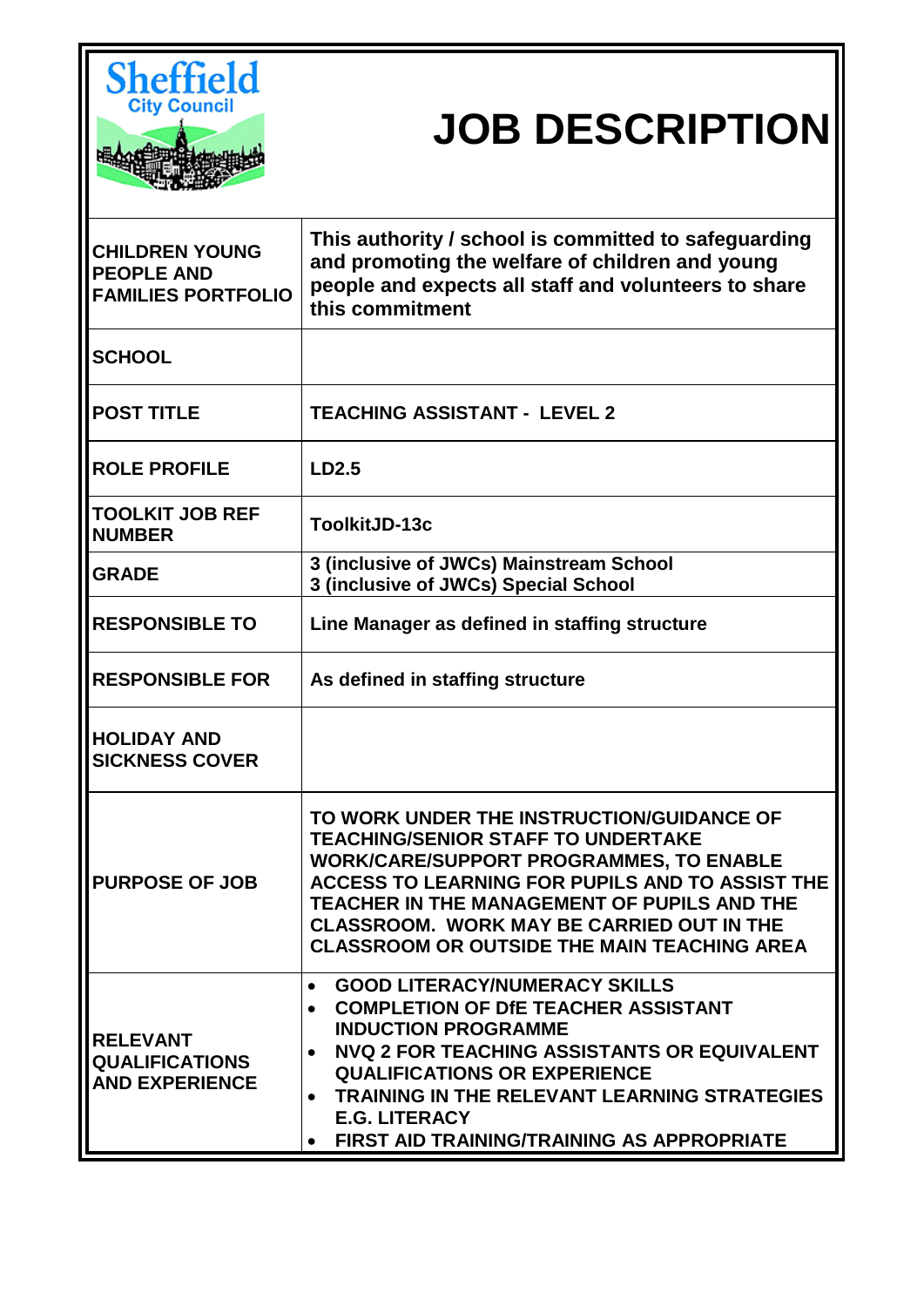## **JOB DESCRIPTION FOR POST OF:- TEACHING ASSISTANT – LEVEL 2**

#### **SPECIFIC DUTIES AND RESPONSIBILITIES**

**The postholder must at all times carry out his/her duties and responsibilities within the spirit of City Council and School Policies and within the framework of the Education Act 2002, and School Standards and Framework Act 1998 with particular regard to the statutory responsibilities of the Governing Bodies of Schools.**

#### **Main Duties and Responsibilities**

#### **SUPPORT FOR PUPILS**

- 1. Supervise and provide particular support for pupils, including those with special needs, ensuring their safety and access to learning activities
- 2. Assist with the development and implementation of Individual Education/Behaviour Plans and Personal Care programmes
- 3. Establish constructive relationships with pupils and interact with them according to individual needs
- 4. Promote the inclusion and acceptance of all pupils
- 5. Encourage pupils to interact with others and engage in activities led by the teacher
- 6. Set challenging and demanding expectations and promote self-esteem and independence
- 7. Provide feedback to pupils in relation to progress and achievement under guidance of the teacher

### **SUPPORT FOR THE TEACHER**

- 8. Create and maintain a purposeful, orderly and supportive environment, in accordance with lesson plans and assist with the display of pupils' work
- 9. Use strategies, in liaison with the teacher, to support pupils to achieve learning goals
- 10. Assist with the planning of learning activities
- 11. Monitor pupils' responses to learning activities and accurately record achievement/progress as directed
- 12. Provide detailed and regular feedback to teachers on pupils achievement, progress, problems etc.
- 13. Promote good pupil behaviour, dealing promptly with conflict and incidents in line with established policy and encourage pupils to take responsibility for their own behaviour
- 14. Establish constructive relationships with parents/carers
- 15. Administer routine tests and invigilate exams and undertake routine marking of pupils' work
- 16. Provide clerical/admin. support e.g. photocopying, typing, filing, money, administer coursework etc.